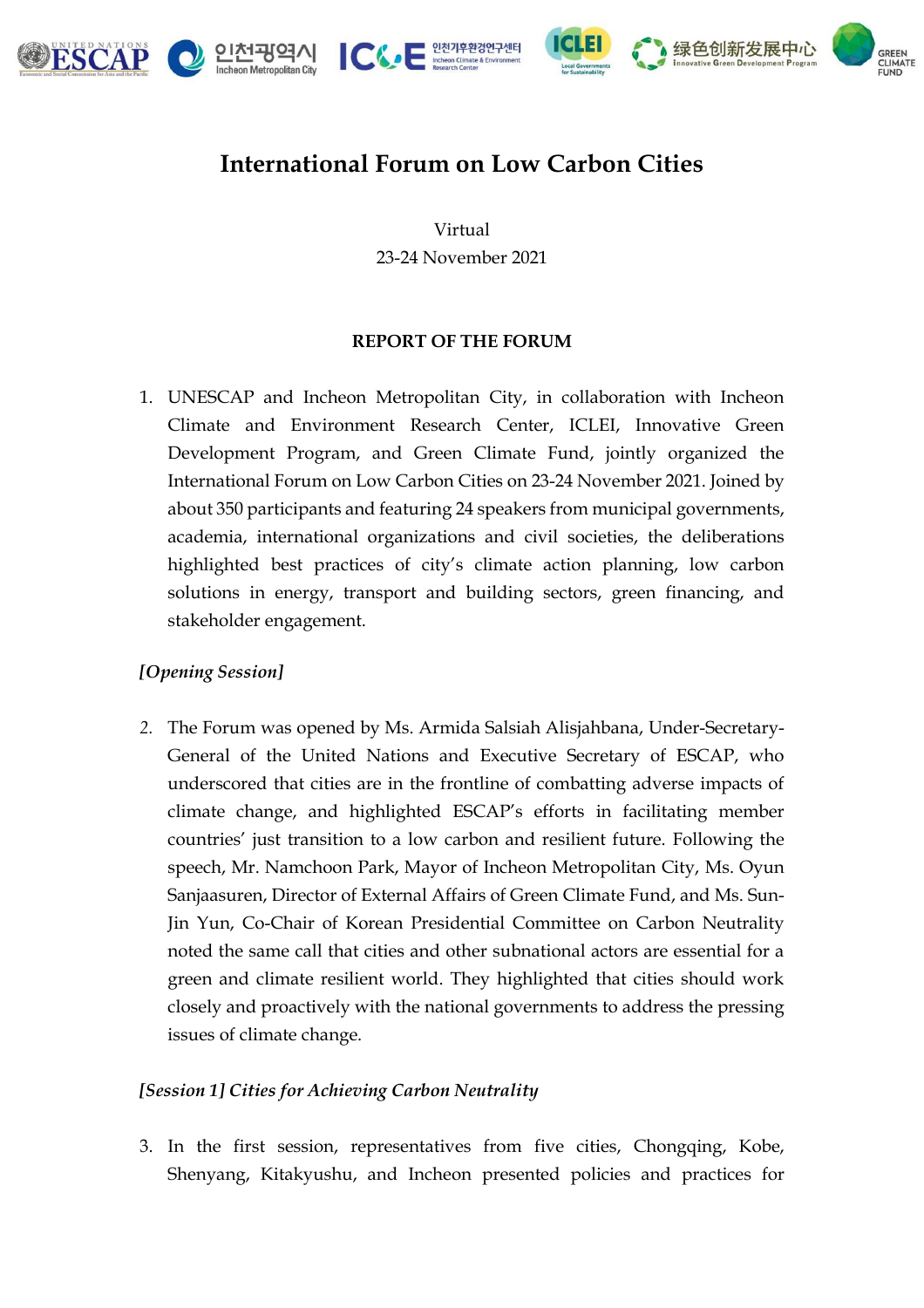addressing climate change and shared their vision for inter-city partnership and international cooperation on low carbon and resilience building, including policy exchange, capacity building, and technical as well as project collaboration.

- 4. Ms. Yun Tan, Deputy Director, Bureau of Ecology and Environment, Chongqing presented the municipal low carbon development through four aspects, including the upgrade of industrial structure with green development concept, green transition by encouraging pilot projects, promotion of low carbon model by leveraging policy portfolios, and institutional innovation for regulations and systems. By the abovementioned measures, Chongqing's energy intensity and emission intensity reduced by 19.4% and 21.8% from 2015 level. The forest coverage rate reached 52.5%.
- 5. This was followed by the presentation by Mr. Leo Luchuk, International External Affairs Officer, Kobe on promoting renewables and developing a hydrogen smart city initiative. With the 2050 carbon neutrality goal and the target of 46% GHG emission reduction by 2030 from the 2013 level, the city's green policy highlighted three areas including promoting energy saving, spreading renewable energy, and developing innovative technologies. Kobe has given prominence to the hydrogen industry by developing a series of verification projects such as the establishment of the hydrogen supply chain and the development of a hydrogen energy utilization system, in addition to other renewables projects including the waste combustion energy and biogas generation at wastewater treatment plants.
- 6. Following Kobe's climate action, Mr. Zhang Chenyu, Deputy Director, Bureau of Ecology and Environment, Shenyang introduced the green transition from a heavily polluted and fossil fuel-reliant city in the northeast of China. In addition to briefing Shenyang's action in carbon peak and neutrality roadmap design, pilot projects for green finance, and technical guideline for carbon inspection, he shared three recommendations. Firstly, cities should further enhance international cooperation, especially in areas such as emission inspection and calculation. Secondly, cities should make full use of international fund and policy for climate change financing. Lastly, cities should attract more foreign investment for the technical upgrade of low-carbon development.
- 7. Ms. Rie Kudo, Director, Green Growth Promotion Division, Kitakyushu firstly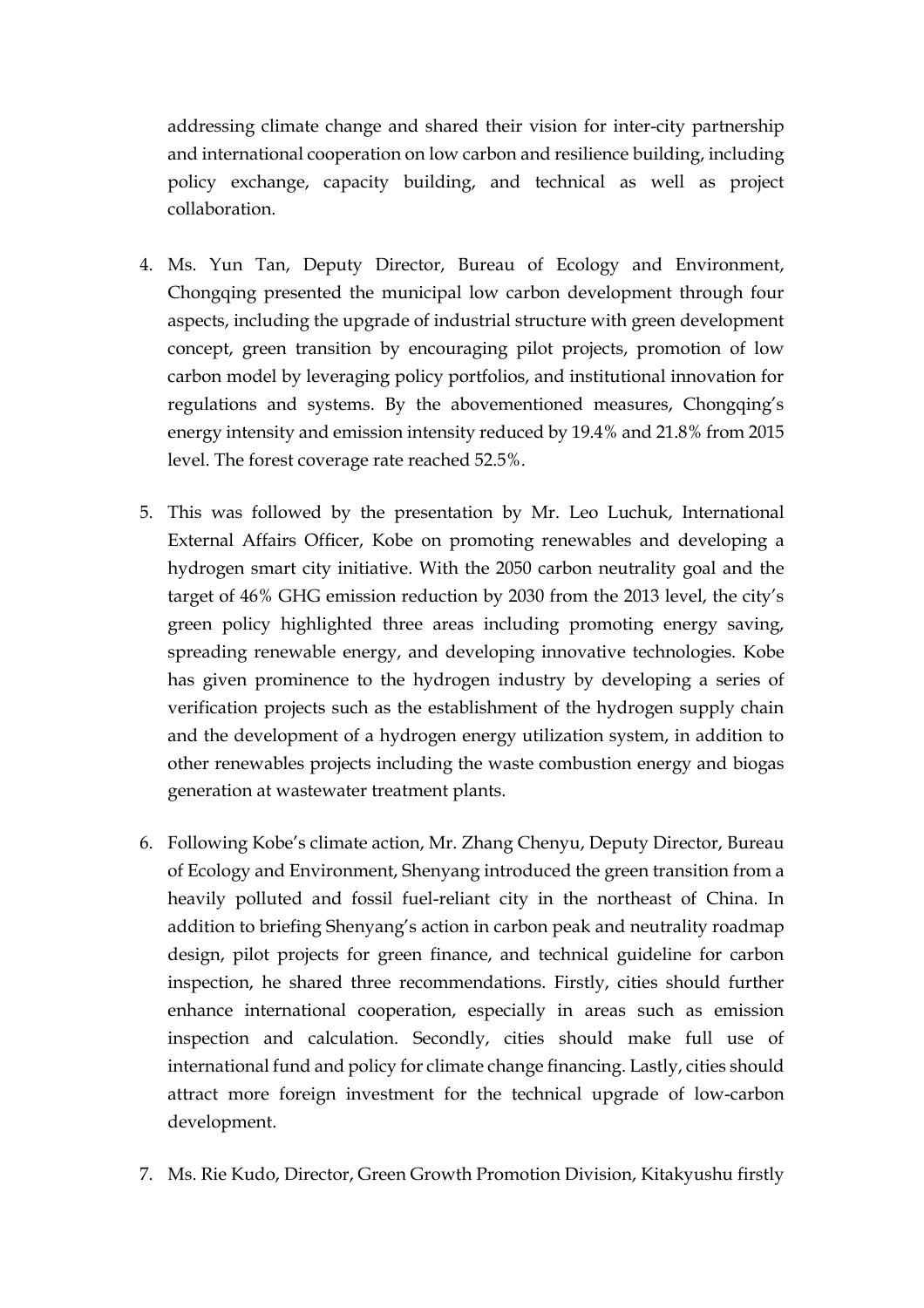introduced the municipal Green Growth Strategy: to supply highly economical decarbonized energy, to create new industries and services in green sectors and decarbonize existing industries, and to develop an environment to encourage innovation. Specific projects were also shared, including the creation of a comprehensive base for wind power industries, the RE100 for Public Facilities with solar plus storage power purchase agreement, the car sharing initiative for EV public vehicles with local companies, reuse and recycling of PV panels and storage batteries, and initiatives for establishing bases for hydrogen supply and use.

- 8. Ms. Hyun Ae Song, Director, Environmental and Climate Policy Division, Incheon introduced its action and vision for 2050 carbon neutral strategy by firstly highlighting its efforts, including the city-level assessment on the climate change impact and vulnerability which was first accomplished in the Republic of Korea, the active engagement in international cooperation, and the close tie between the public and private sectors in climate change collaboration. For a shorter term (2030 and 2040), the city aims to reduce 30.1% GHG emissions by 2030 and 80.1% by 2040 compared to the 2018 level. It also plans to raise the renewable energy penetration rate by 2030 from 22% to 35.7%.
- 9. In the Q&A session, the representative from Kitakyushu underlined the internal cross-agency cooperation for local governments in climate change policymaking. Moreover, the representative from Shenyang noted that the city has been looking for renewable resources, such as biomass, other than wind and solar due to its natural resource endowment and enhancing cooperation with other international partners such as Kawasaki. Representatives also recommended developing countries to take actions by leveraging the existing technologies such as photovoltaics, working with civil societies, engaging a wider public with rewarding carbon footprint reduction campaigns, and establishing platforms to attract international experts for green technologies.

#### *[Session 2] Innovative Solutions for Low Carbon Cities (energy and building)*

10. Speakers in the second session included experts from Asian Development Bank (ADB), Incheon Metropolitan City, C40, and Chinese Ministry of Housing and Urban-Rural Development (MOHURD). They joined the discussion specifically on presenting and exploring how new approaches and technologies for energy transition and upgraded building efficiency could facilitate the low carbon development.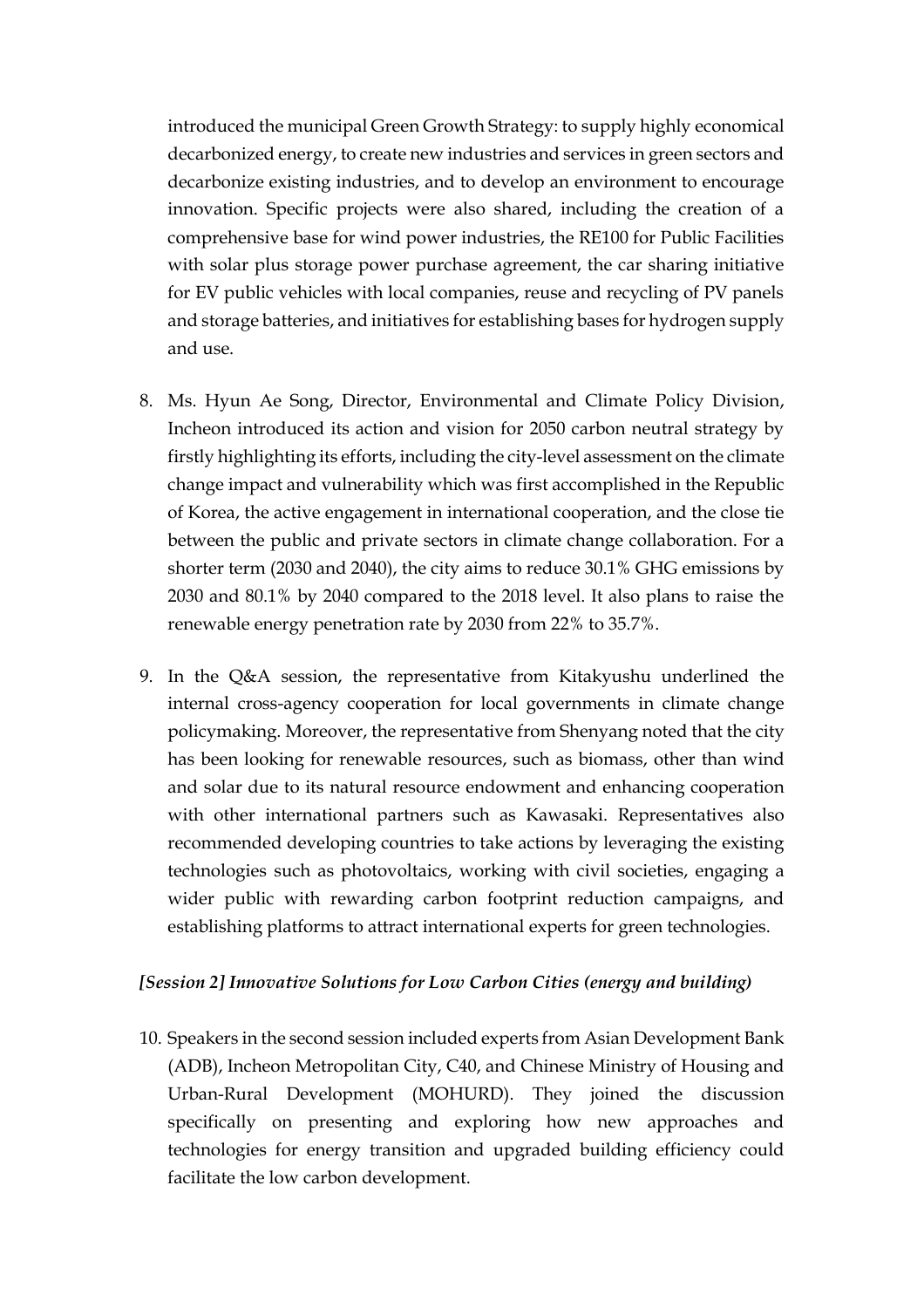- 11. This session began with the sharing, by Ms. Shan Liu, Senior Researcher, MOHURD, of a case study on a zero-energy building in Zhuhai, China. Four innovative policies were introduced: (1) a seasonally controllable ventilation system, (2) a smart microgrid system for building power security and efficient energy use, (3) an office building energy management system through an application and (4) a smart control system. As a result, the level of operational energy consumption is approximately a quarter of that of similar buildings in hot summer and warm winter regions.
- 12. This was followed by the presentation by Ms. Nawon Kim, Senior Urban Development Specialist, ADB on the integrated, multi-sectoral, urban approaches to clean and renewable energy, which underlined the importance of developing GHG inventory at the city level. She stressed the importance of the government's roles in providing the right incentives for technology push, and the creation of new institutions to facilitate dialogues on new technologies among various stakeholders.
- 13. Mr. Ilwoong Kim, Manager of Energy Policy Division, Incheon Metropolitan City presented Incheon's vision and strategies to be a leading carbon-neutral city including through a hydrogen ecosystem. The City's strategies include developing a hydrogen generation cluster, supplying eco-friendly hydrogen mobilities, and establishing a dispersed generation of blue hydrogen to prepare for the early closure of coal-fired power plants. The expected reduction of carbon emissions from the hydrogen initiatives is equivalent to planting 32 million trees.
- 14. The last presentation was made by Mr. Luke Sherlock, Head of China Engagement, C40, sharing its experience of implementing China Building Programme which is designed to accelerate the pace of action and innovation on building efficiency. Among C40's pilot projects in China, Beijing has seen the promotion of ultra-low energy buildings, whereas Fuzhou has been piloting to accelerate renewable energy building applications. In addition, Qingdao program focuses more on the energy-saving retrofit of existing residential buildings, and Shanghai has been set to speed up the performance improvements across public buildings for its energy efficiency.

*[Session 3] Innovative Solutions for Low Carbon Cities (mobility and infrastructure)*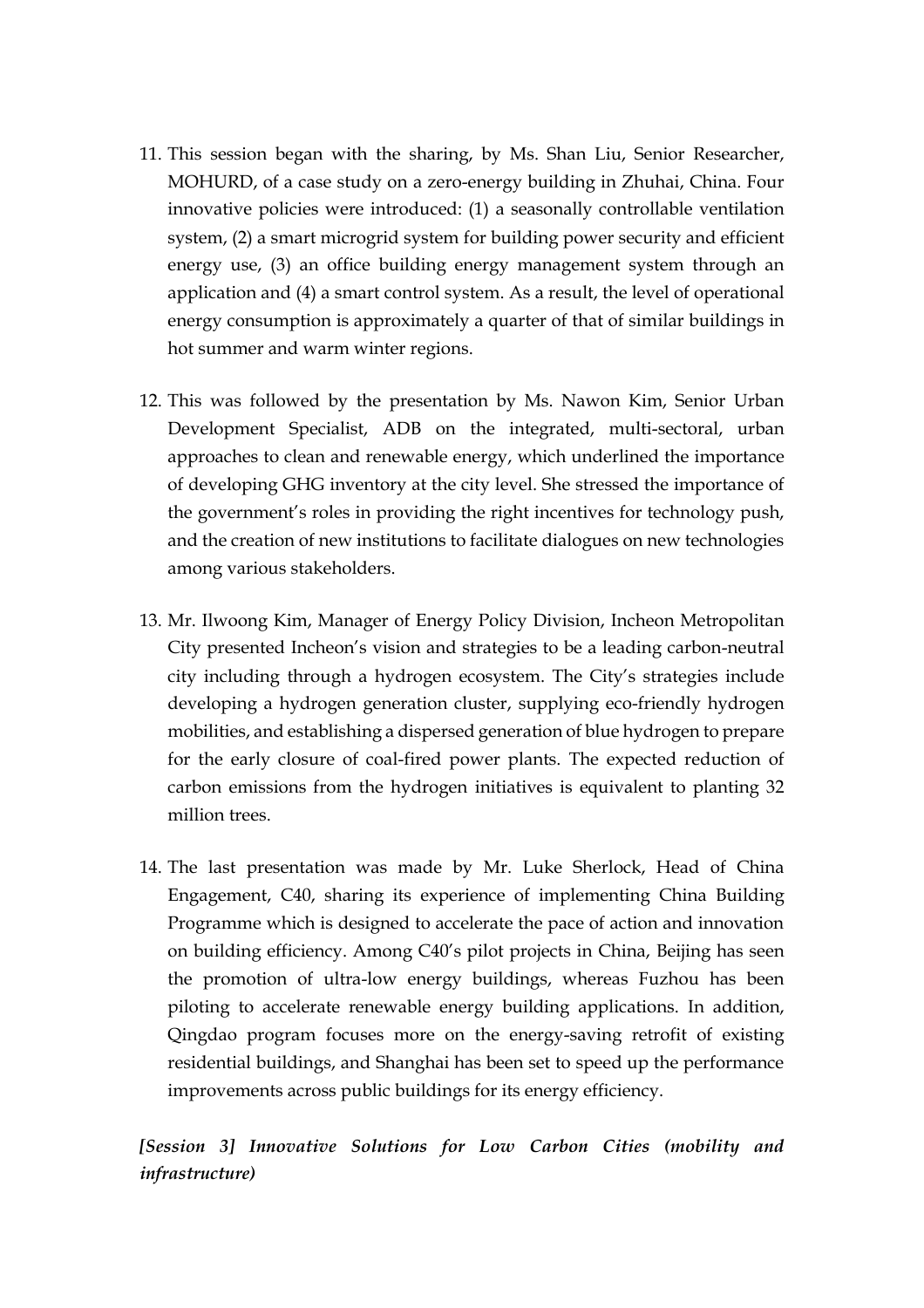- 15. The third session focused on low carbon action of mobility and infrastructure sectors. Experts from Toyama City, Beijing City Quadrant Technology, Jeju Research Institute, World Resources Institute (China), and the Leipzig City shared best practices and policy innovations, and discussed new opportunities for greener mobility and urban infrastructure for a low carbon future.
- 16. The session was unfolded with the presentation from Mr. Keiichi Kobayashi, Chief of Environmental Policy Division, Toyama City on the compact city strategy, which aims at creating an urban structure with a centralized base model supported by extensive public transportation. With the "skewered dumplings" town planning concept, Toyama City highlighted three pillars for the implementation, including revitalizing public transportation, promoting housing in districts along the public transportation lines, and revitalizing the city center. With the announcement of becoming a "zero-carbon city", the City wishes to accelerate further cooperation with various stakeholders for decarbonization.
- 17. The next presentation was made by Mr. Yuanhan Wang, Urban Analyst, Beijing City Quadrant Technology Co. on the effective management of shared bicycles using smart technologies. While the excessive supply of share bicycles in Beijing has brought a lot of burdens to the city's governance, the smart sensor on the streets could connect the bike Bluetooth and further send the operational information and data to a cloud system. With this, the operation team can further support the innovative bicycle management in the city by better allocating share bicycles.
- 18. Mr. Sanghoon Son, Research Fellow, Jeju Research Institute introduced Jeju City's 2030 Carbon-free Island (CFI) Plan, which aims at producing 100% of the required electricity on Jeju Island as renewable energy while replacing 100% of the vehicles with EVs by 2030. The presentation includes eight innovative initiatives and policies to facilitate electric mobility transition in Jeju, including EV call center to assist EV users, EV safety education program, charging queue management system and special regulation-free zone for EV charging service.
- 19. This was followed by Ms. Qiu Shiyong, Research Associate, WRI China Sustainable Cities Program on a case study on promoting zero-emission logistics vehicles in Beijing and its associated challenges. Emphasizing transitions to a zero-emission logistics, the presentation introduced a case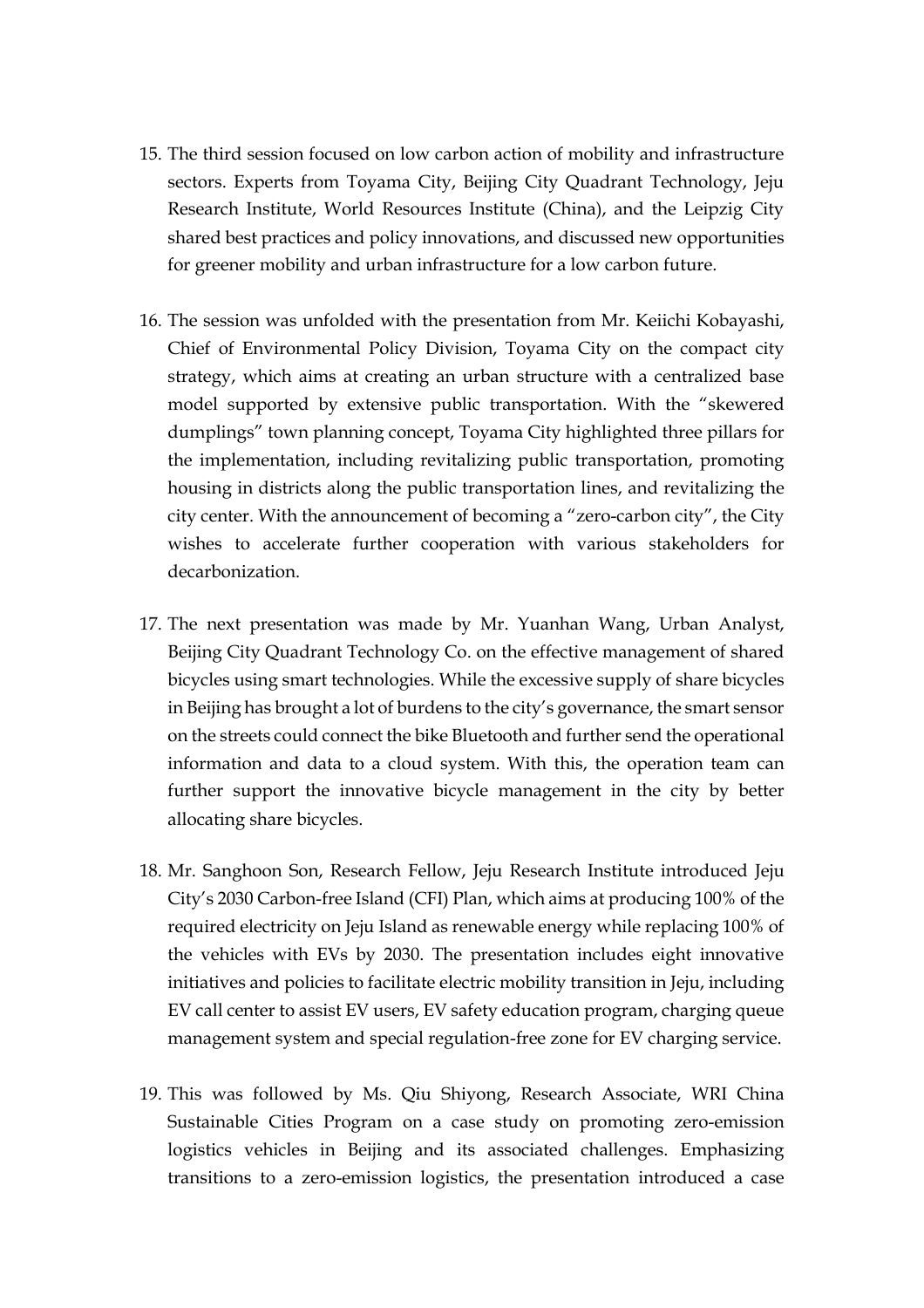study on the application scenarios for electric light duty vehicle (e-LDV) for delivering grocery, parcel, furniture and home appliance and wholesale products chain logistics. The study provided recommendations that governments should establish a mechanism to support local governments in formulating electric logistics vehicles promotion policies, improve the quality assurance system, establish a national testing, scoring and labeling system, and encourage the promotion and application of new technologies. Recommendations were also made for the local level to set concrete promotion targets for electric logistics vehicles, improve operational efficiency and promote innovative financing schemes.

20. Mr. Torben Heinemann, Head of the Office for Traffic Planning and Road Construction, Leipzig City, Germany, lastly introduced the public transportation system and vision. The city is known as having one of the oldest and biggest tram networks in the world and promoting the idea of "intermodality" to provide all modes of transport interconnected. The city is planning to integrate car- and bike-sharing in whole public transportation system.

#### *[Session 4] Green financing for low carbon cities*

- 21. The fourth session had speakers from Green Climate Fund (GCF), Climate Policy Initiative (CPI), Huzhou City, and ADB, sharing policies and best practices of green financing for low carbon cities. The discussion noted that public funds, multilateral financial institutions, and local governments should lead the private capital to accelerate the green transition in key sectors which see high GHG emissions.
- 22. Mr. Michael Lindfield, Senior Consultant of GCF, firstly made an introductory presentation by sharing GCF's sectoral guidance on cities, buildings and urban systems. He highlighted GCF's paradigm-shifting pathways in urban sector, including decarbonization of energy systems, energy efficiency in building stocks, compact & resilient cities, and circular urban economy. To realize the pathways, GCF counts on four drivers including the transformational planning and programming, catalyzing climate innovation, mobilization of finance at scale, and expansion and replication of knowledge.
- 23. This was followed by Ms. Tiza Mafira, Associate Director, Climate Policy Initiative, on fund mobilization for urban climate actions. She suggested that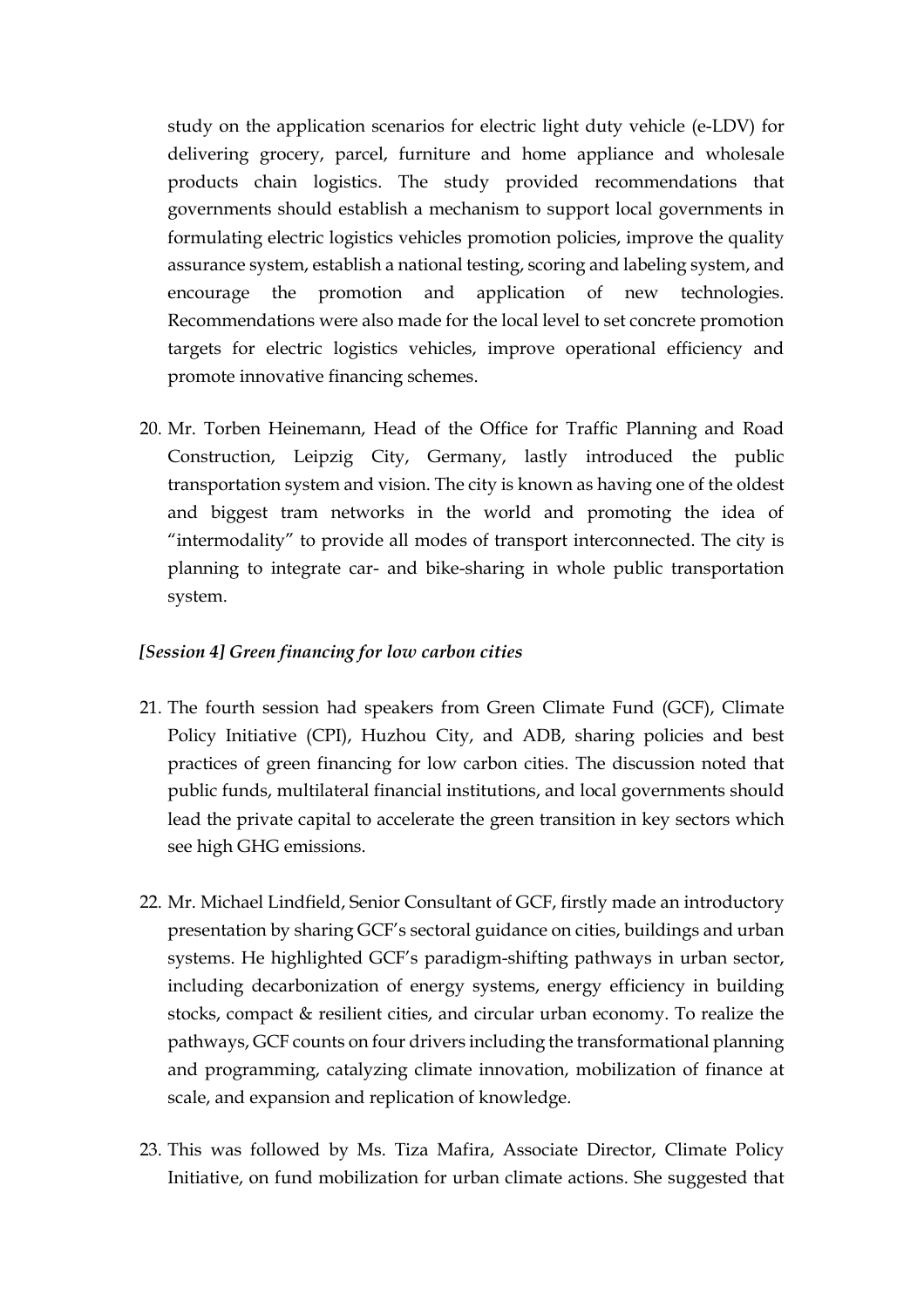at the municipal level, cities should leverage different roles as providers and stewards to mobilize investment; at the national level, governments should support city-level climate policy alignment both top down and bottom up; at the international level, technical advisory should be prioritized to improve cities' ability to mobilize climate investment; and in a cross-cutting sense, parties should improve reporting and monitoring of urban climate finance spending and investment. She also highlighted the role of national development banks and urged to advance the identification and deployment of financing options.

- 24. Following that, Mr. Dražen Kučan, Senior Urban and Energy Efficiency Specialist, GCF introduced financing modalities for cities' climate actions by leveraging climate and blended finance. He highlighted the urgent need for urban climate financing recalibration at global scale, with both top-down and bottom-up approaches and noted that GCF could offer financing opportunities for urban projects which could de-risk investments and attract private sectors. He also noted that GCF could support a range of finance mechanisms that would leverage institutional change and linkages.
- 25. Mr. Dingwei Huang, Deputy Director, Financial Affairs Office of Huzhou Municipal Government introduced the innovative local green financing practices and highlighted detailed pilot projects including photovoltaic loans to individuals to develop rooftop power generation, carbon emission evaluation to industries in terms of carbon intensity, China's first carbon neutral bond for green buildings, and the zero-carbon auto insurance pricing mechanism.
- 26. The session was concluded by Mr. Arnaud Heckmann, Principal Urban Development Specialist of Mongolia Resident Mission, ADB on the integrated and transformative approaches and financing solutions for low carbon city development. ADB's integrated approach combines different level of horizontal and vertical integration, together with cross-sectoral approaches built on transformative development strategic objectives, and the methodology was exemplified in the Ulaanbaatar project and integrated urban and rural parallel initiatives.

### *[Session 5] Stakeholder engagement for inclusive and participatory climate action*

27. The last session of the forum was joined by the Local Government Association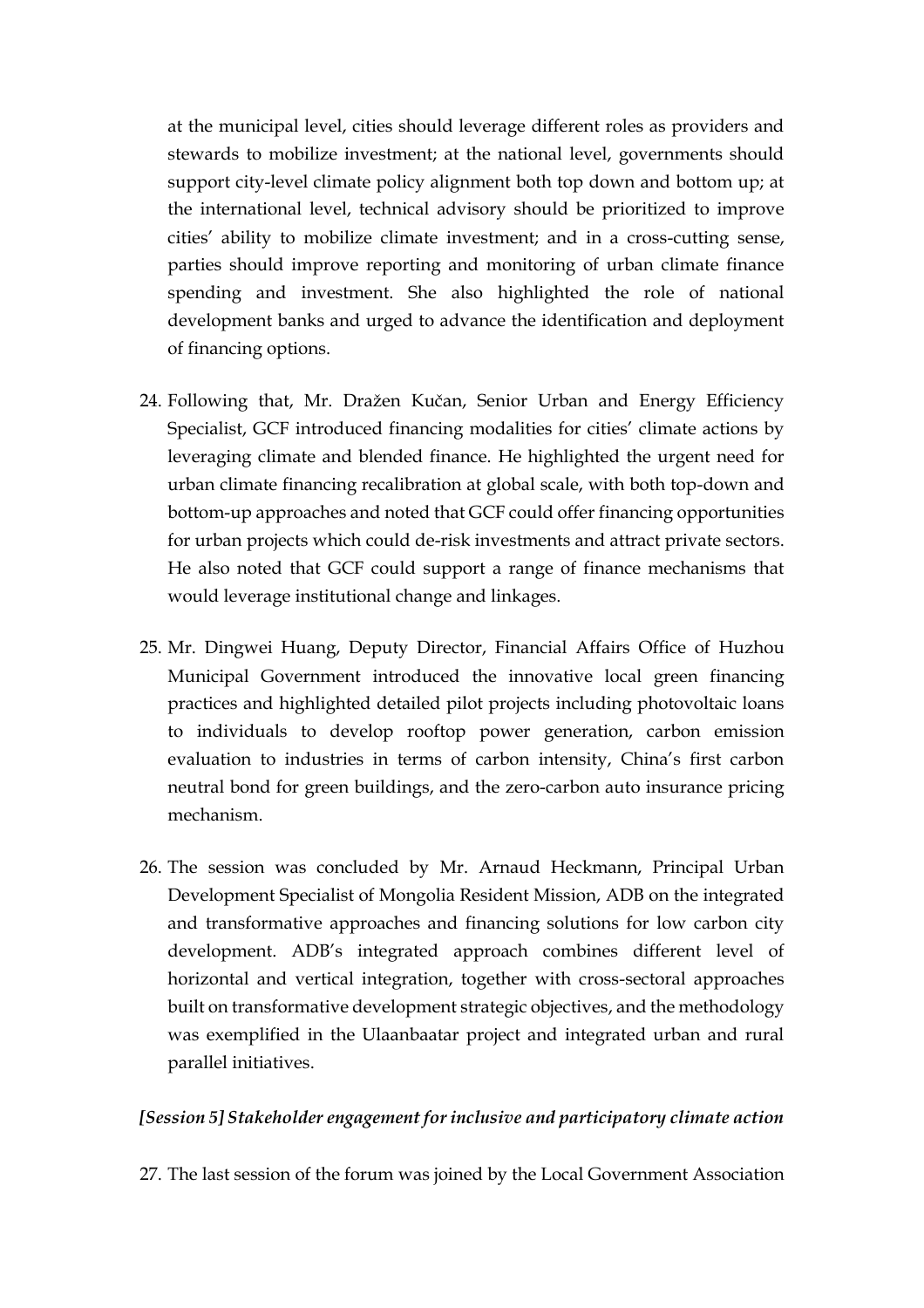for Climate & Energy Transition (LGACET), Republic of Korea, innovative Green Development Program (iGDP), ICLEI Japan, Gwangju City, and CityNet. The discussion centered at leveling up inclusive participation of non-state actors in climate decision making and actions.

- 28. The opening presentation was given by Ms. Jeongyeon Park, Director of LGACET, sharing local actions and collaboration for carbon neutrality in the Republic of Korea. Established by 45 local governments to tackle climate crisis in local communities, LGACET supports local governments with "Climate Emergency Declaration", participates in discussion for 2050 Local Carbon Neutrality Plan, enhances local capacities by establishing a Local Climate-Energy Center, builds local political capacity for net-zero transition, and enhances online activities to promote local climate actions.
- 29. This was followed by Ms. Xueye Liu, Analyst, iGDP on China's city level carbon peak policy assessment and tracking, which examined Chinese local efforts by sector, including management, energy, industry, transport, building, carbon sink and waste management. She highlighted that the urban lowcarbon pathway could promote high-quality urban development and policy implementation needs to be further improved.
- 30. Mr. Togo Uchida, Executive Director, ICLEI Japan office presented Japan's local efforts in combatting climate change. He highlighted the challenge that although one third of Japanese local governments already have Territorial Mitigation Plan (TMP), drastic and timely revision of plans is needed. Two approaches were underlined in the presentation, including city-to-city collaboration according to their natural resource endowment, and multilevel cooperation to replicate for speed.
- 31. Following that, Mr. Taeho Kim, Chief of Net Zero R&D Bureau, Gwangju International Climate and Environment Center, briefed the forum on the city's net-zero policy and citizen participation. With the net-zero goal by 2045, five years early than the national ambition, Gwangju has been speeding up by carbon bank, low-carbon green apartment, town-led energy transition, and inter-city energy collaboration alliance, to achieve 100% eco-friendly vehicles and 100% waste to resource urban parks by 2045.
- 32. The last presentation was delivered by Ms. Yookyung Oh, Operations Officer, CityNet on the inter-city cooperation project on sustainable urbanism,